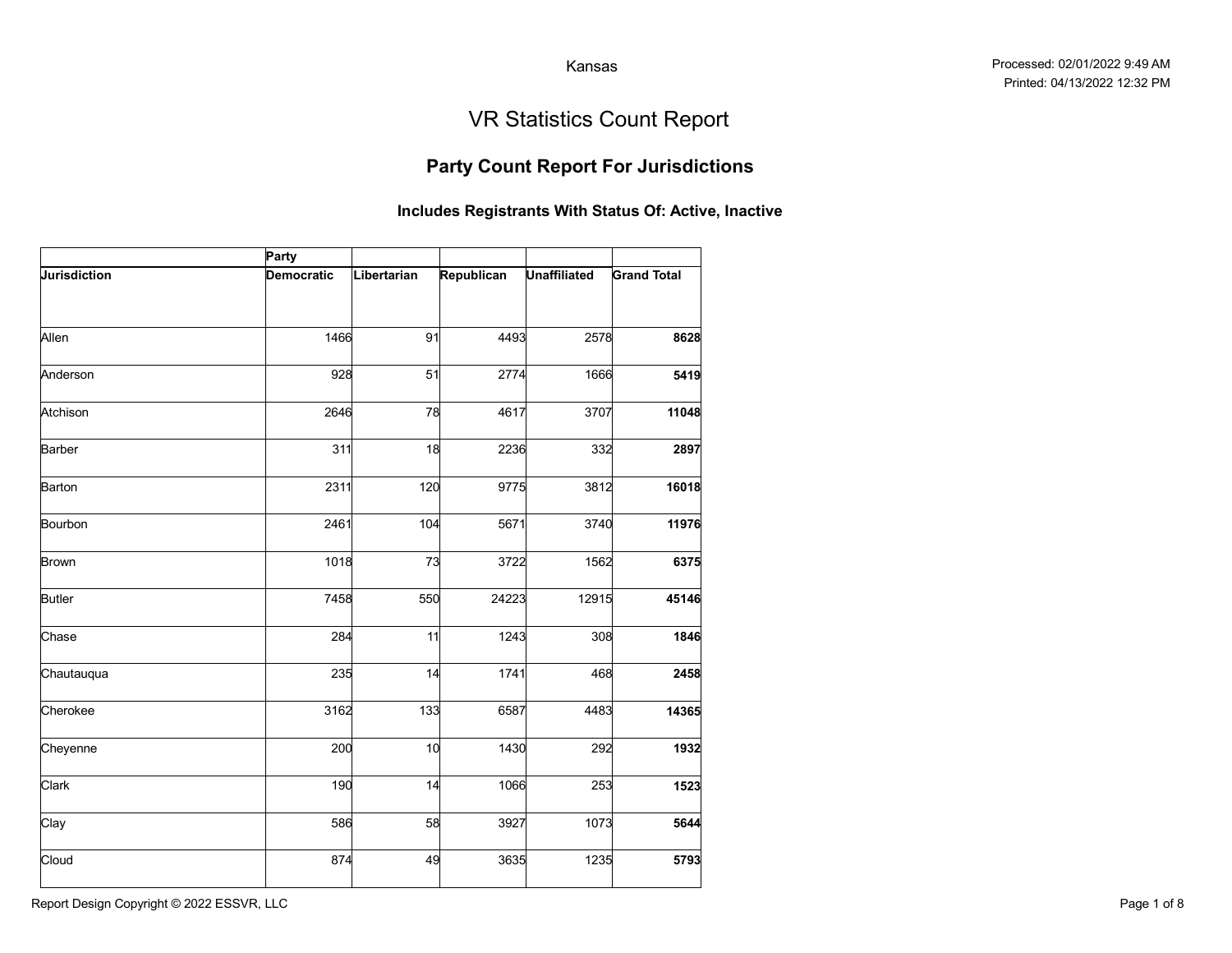## Party Count Report For Jurisdictions

|              |            |             |            | Kansas              |                                                       |
|--------------|------------|-------------|------------|---------------------|-------------------------------------------------------|
|              |            |             |            |                     |                                                       |
|              |            |             |            |                     | <b>VR Statistics Count Report</b>                     |
|              |            |             |            |                     | <b>Party Count Report For Jurisdictions</b>           |
|              |            |             |            |                     | Includes Registrants With Status Of: Active, Inactive |
|              | Party      |             |            |                     |                                                       |
| Jurisdiction | Democratic | Libertarian | Republican | <b>Unaffiliated</b> | <b>Grand Total</b>                                    |
| Coffey       | 845        | 63          | 3991       | 1275                | 6174                                                  |
| Comanche     | 118        | 10          | 864        | 119                 | 1111                                                  |
| Cowley       | 4273       | 189         | 10135      | 5508                | 20105                                                 |
| Crawford     | 7407       | 252         | 9380       | 8708                | 25747                                                 |
| Decatur      | 220        | 20          | 1482       | 374                 | 2096                                                  |
|              |            |             |            |                     |                                                       |
| Dickinson    | 1872       | 135         | 8174       | 3366                | 13547                                                 |
| Doniphan     | 581        | 27          | 2965       | 1199                | 4772                                                  |
| Douglas      | 35323      | 928         | 20522      | 22421               | 79194                                                 |
| Edwards      | 291        | 8           | 1227       | 372                 | 1898                                                  |
| Elk          | 236        | 10          | 1245       | 308                 | 1799                                                  |
| Ellis        | 3729       | 217         | 9835       | 5186                | 18967                                                 |
| Ellsworth    | 728        | 21          | 2402       | 839                 | 3990                                                  |
| Finney       | 4552       | 242         | 8658       | 7344                | 20796                                                 |
| Ford         | 3606       | 167         | 6430       | 4987                | 15190                                                 |
| Franklin     | 3652       | 259         | 9944       | 5312                | 19167                                                 |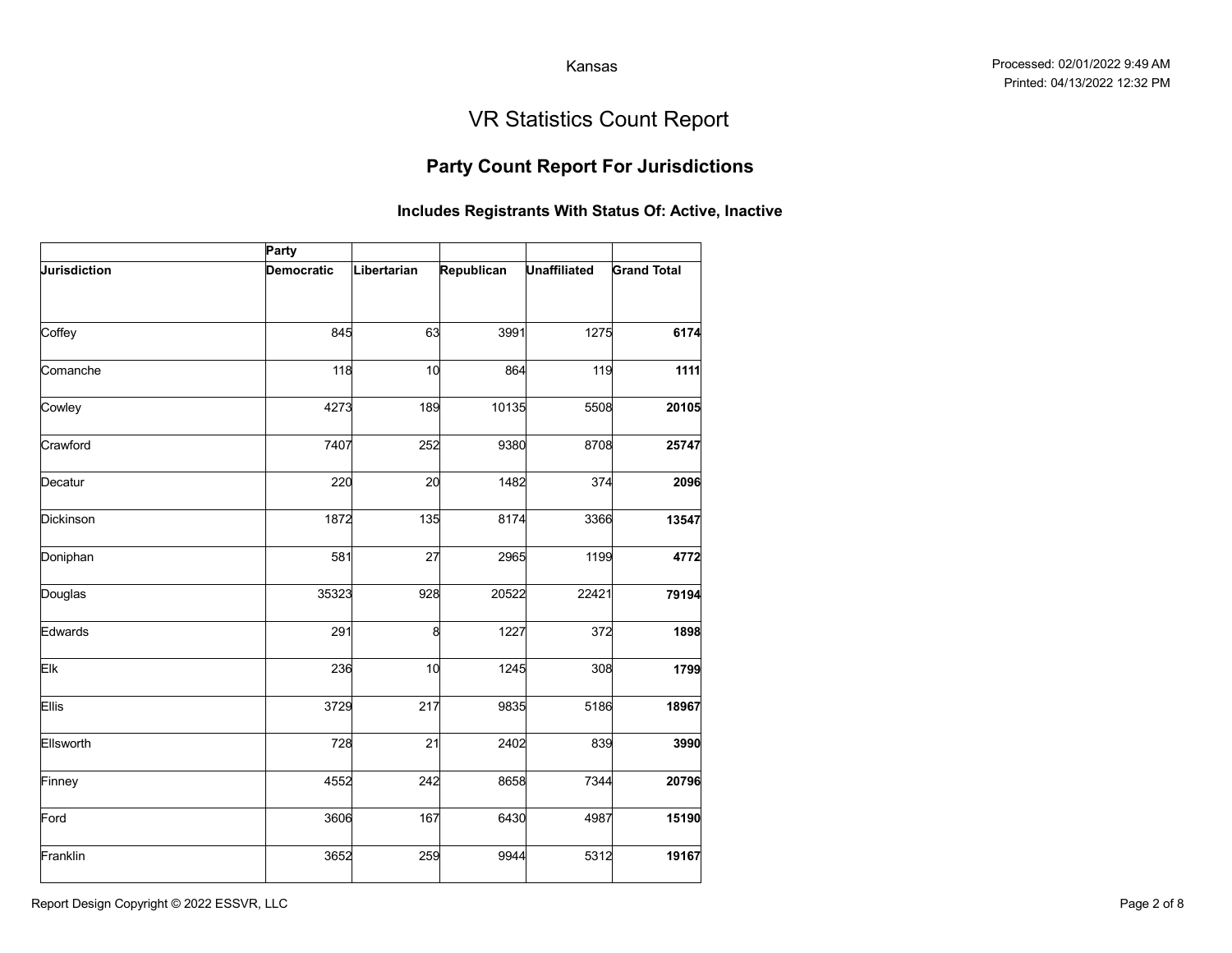## Party Count Report For Jurisdictions

|              |                   |             |                                                       | Kansas              |                                   |
|--------------|-------------------|-------------|-------------------------------------------------------|---------------------|-----------------------------------|
|              |                   |             |                                                       |                     |                                   |
|              |                   |             |                                                       |                     | <b>VR Statistics Count Report</b> |
|              |                   |             | <b>Party Count Report For Jurisdictions</b>           |                     |                                   |
|              |                   |             | Includes Registrants With Status Of: Active, Inactive |                     |                                   |
|              | Party             |             |                                                       |                     |                                   |
| Jurisdiction | <b>Democratic</b> | Libertarian | Republican                                            | <b>Unaffiliated</b> | <b>Grand Total</b>                |
| Geary        | 4237              | 253         | 6675                                                  | 6383                | 17548                             |
|              |                   |             |                                                       |                     |                                   |
| Gove         | 182               | 5           | 1382                                                  | 279                 | 1848                              |
| Graham       | 201               | 9           | 1295                                                  | 259                 | 1764                              |
| Grant        | 499               | 37          | 2322                                                  | 837                 | 3695                              |
| Gray         | 402               | 40          | 2051                                                  | 677                 | 3170                              |
| Greeley      | 41                | 3           | 695                                                   | 108                 | 847                               |
| Greenwood    | 563               | 26          | 2830                                                  | 1356                | 4775                              |
| Hamilton     | 149               | 13          | 898                                                   | 299                 | 1359                              |
| Harper       | 498               | 26          | 2384                                                  | 698                 | 3606                              |
| Harvey       | 5610              | 201         | 11284                                                 | 6131                | 23226                             |
| Haskell      | 243               | 12          | 1498                                                  | 547                 | 2300                              |
| Hodgeman     | 148               | 3           | 949                                                   | 198                 | 1298                              |
| Jackson      | 1756              | 69          | 4584                                                  | 2483                | 8892                              |
| Jefferson    | 2589              | 125         | 6329                                                  | 3846                | 12889                             |
| Jewell       | 196               | 20          | 1529                                                  | 382                 | 2127                              |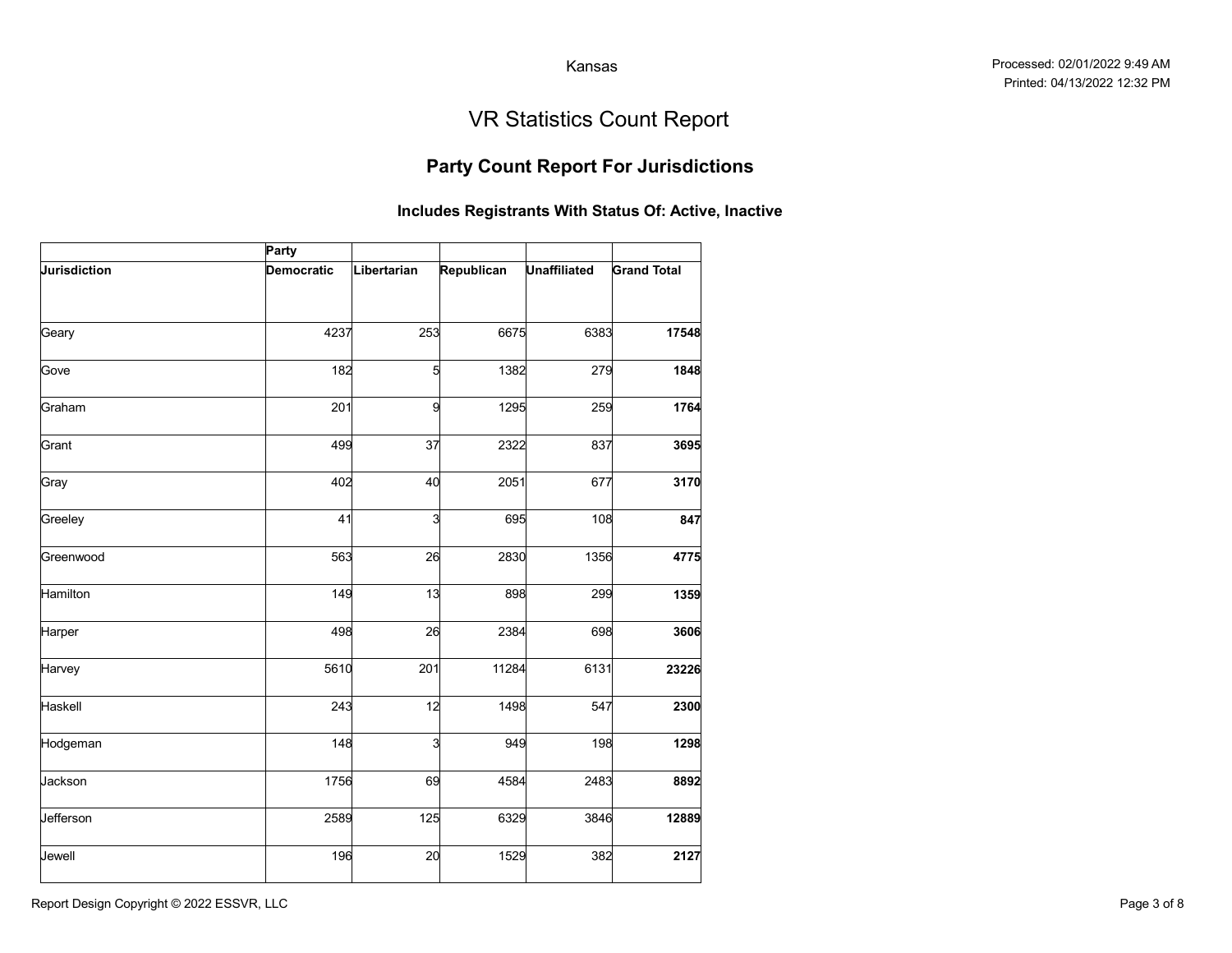## Party Count Report For Jurisdictions

|              |                   |             |                                                       | Kansas              |                                   |
|--------------|-------------------|-------------|-------------------------------------------------------|---------------------|-----------------------------------|
|              |                   |             |                                                       |                     |                                   |
|              |                   |             |                                                       |                     | <b>VR Statistics Count Report</b> |
|              |                   |             | <b>Party Count Report For Jurisdictions</b>           |                     |                                   |
|              |                   |             | Includes Registrants With Status Of: Active, Inactive |                     |                                   |
|              | Party             |             |                                                       |                     |                                   |
| Jurisdiction | <b>Democratic</b> | Libertarian | Republican                                            | <b>Unaffiliated</b> | <b>Grand Total</b>                |
|              |                   |             |                                                       |                     |                                   |
| Johnson      | 135877            | 5464        | 184849                                                | 118745              | 444935                            |
| Kearny       | 281               | 13          | 1406                                                  | 494                 | 2194                              |
| Kingman      | 710               | 39          | 3330                                                  | 1159                | 5238                              |
| Kiowa        | 134               | 10          | 1153                                                  | 150                 | 1447                              |
| Labette      | 2796              | 122         | 5650                                                  | 4589                | 13157                             |
| Lane         | 92                | 11          | 863                                                   | 172                 | 1138                              |
| .eavenworth  | 13136             | 650         | 21917                                                 | 16440               | 52143                             |
| Lincoln      | 228               | 24          | 1497                                                  | 344                 | 2093                              |
| Linn         | 1019              | 68          | 4207                                                  | 1831                | 7125                              |
| Logan        | 175               | 10          | 1368                                                  | 317                 | 1870                              |
| Lyon         | 5248              | 223         | 7967                                                  | 7149                | 20587                             |
| Marion       | 1058              | 54          | 4978                                                  | 1791                | 7881                              |
| Marshall     | 1344              | 41          | 3778                                                  | 1709                | 6872                              |
| McPherson    | 2908              | 221         | 10876                                                 | 4457                | 18462                             |
| Meade        | 340               | 22          | 2304                                                  | 633                 | 3299                              |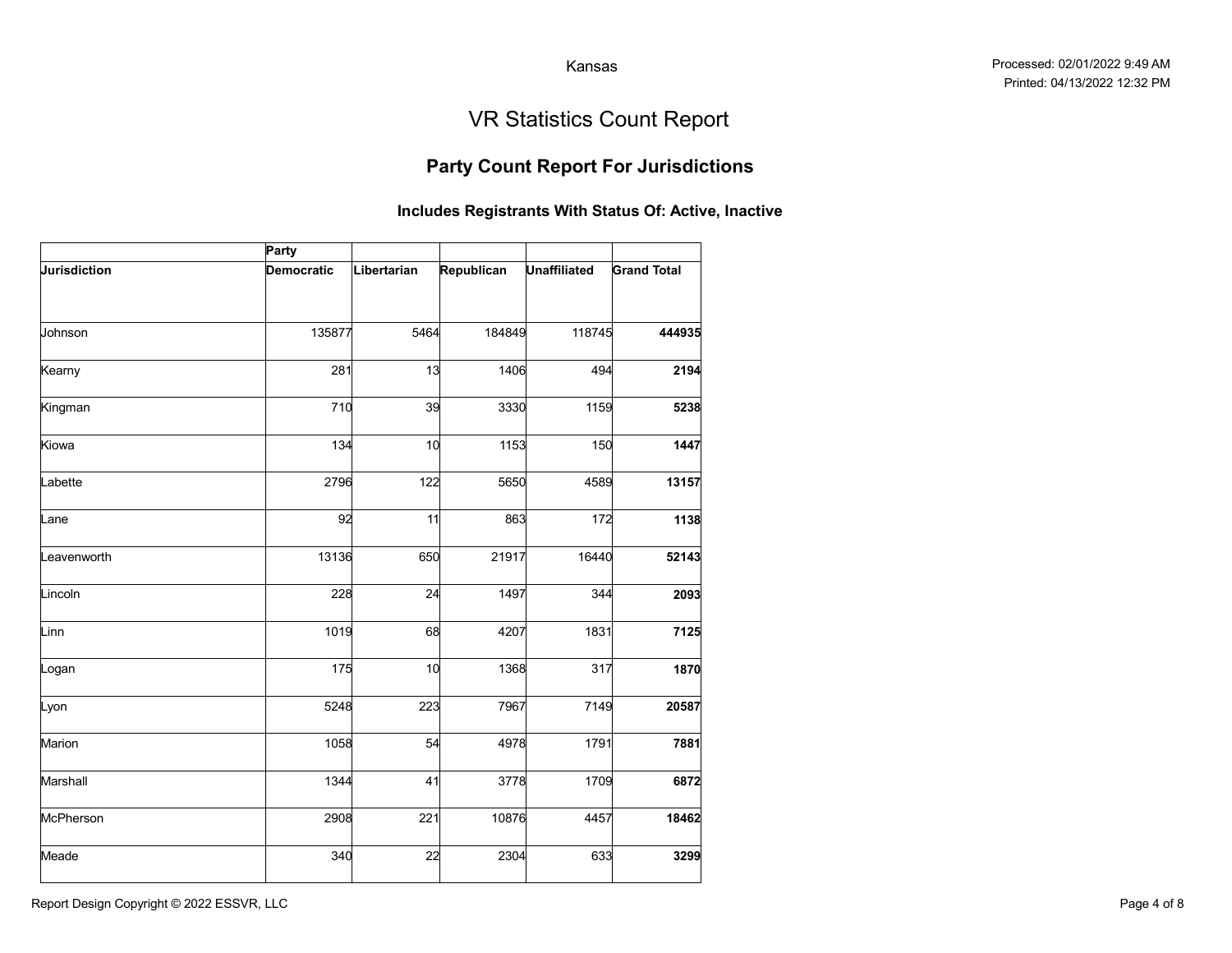## Party Count Report For Jurisdictions

|                     |            |             |                                                       | Kansas              |                                   |
|---------------------|------------|-------------|-------------------------------------------------------|---------------------|-----------------------------------|
|                     |            |             |                                                       |                     | <b>VR Statistics Count Report</b> |
|                     |            |             | <b>Party Count Report For Jurisdictions</b>           |                     |                                   |
|                     |            |             | Includes Registrants With Status Of: Active, Inactive |                     |                                   |
|                     | Party      |             |                                                       |                     |                                   |
| <b>Jurisdiction</b> | Democratic | Libertarian | Republican                                            | <b>Unaffiliated</b> | <b>Grand Total</b>                |
|                     |            |             |                                                       |                     |                                   |
| Miami               | 4547       | 310         | 12775                                                 | 7418                | 25050                             |
| Mitchell            | 508        | 17          | 2753                                                  | 788                 | 4066                              |
| Montgomery          | 3861       | 204         | 11066                                                 | 4859                | 19990                             |
| Morris              | 615        | 30          | 2373                                                  | 867                 | 3885                              |
| Morton              | 205        | 11          | 1383                                                  | 367                 | 1966                              |
| Nemaha              | 1151       | 42          | 4484                                                  | 1649                | 7326                              |
| Neosho              | 2017       | 127         | 5525                                                  | 3522                | 11191                             |
| <b>Ness</b>         | 211        | 12          | 1368                                                  | 305                 | 1896                              |
| Norton              | 309        | 20          | 2306                                                  | 623                 | 3258                              |
| Osage               | 2090       | 137         | 6273                                                  | 3361                | 11861                             |
| Osborne             | 373        | 21          | 1671                                                  | 577                 | 2642                              |
| Ottawa              | 481        | 41          | 2886                                                  | 928                 | 4336                              |
| Pawnee              | 592        | 38          | 2345                                                  | 783                 | 3758                              |
| Phillips            | 282        | 23          | 2887                                                  | 697                 | 3889                              |
| Pottawatomie        | 2478       | 178         | 10871                                                 | 3851                | 17378                             |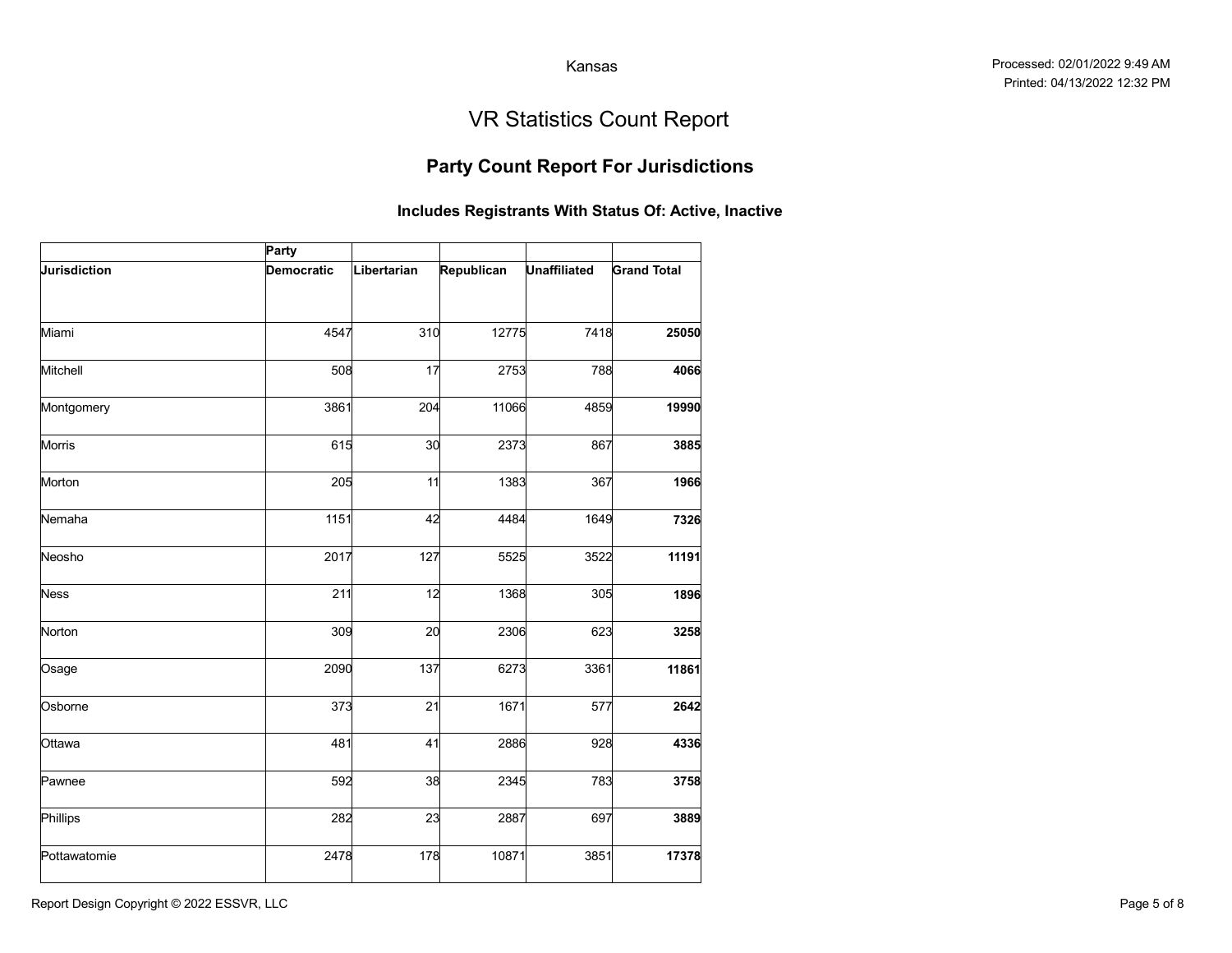## Party Count Report For Jurisdictions

|              |                   |             |                                                       | Kansas              |                                   |
|--------------|-------------------|-------------|-------------------------------------------------------|---------------------|-----------------------------------|
|              |                   |             |                                                       |                     |                                   |
|              |                   |             |                                                       |                     | <b>VR Statistics Count Report</b> |
|              |                   |             | <b>Party Count Report For Jurisdictions</b>           |                     |                                   |
|              |                   |             | Includes Registrants With Status Of: Active, Inactive |                     |                                   |
|              | Party             |             |                                                       |                     |                                   |
| Jurisdiction | <b>Democratic</b> | Libertarian | Republican                                            | <b>Unaffiliated</b> | <b>Grand Total</b>                |
|              |                   |             |                                                       |                     |                                   |
| Pratt        | 775               | 68          | 3672                                                  | 851                 | 5366                              |
| Rawlins      | 194               | 19          | 1486                                                  | 320                 | 2019                              |
| Reno         | 8504              | 420         | 20748                                                 | 11111               | 40783                             |
| Republic     | 385               | 23          | 2464                                                  | 571                 | 3443                              |
| Rice         | 965               | 79          | 3776                                                  | 1545                | 6365                              |
| Riley        | 10506             | 697         | 14979                                                 | 11508               | 37690                             |
| Rooks        | 320               | 17          | 2633                                                  | 626                 | 3596                              |
| Rush         | 253               | 20          | 1489                                                  | 393                 | 2155                              |
| Russell      | 557               | 26          | 3039                                                  | 876                 | 4498                              |
| Saline       | 7011              | 416         | 17069                                                 | 11172               | 35668                             |
| Scott        | 282               | 34          | 2386                                                  | 712                 | 3414                              |
| Sedgwick     | 82860             | 3977        | 127949                                                | 107052              | 321838                            |
| Seward       | 2305              | 141         | 4430                                                  | 3749                | 10625                             |
| Shawnee      | 35545             | 1254        | 42739                                                 | 34868               | 114406                            |
| Sheridan     | 210               | 7           | 1373                                                  | 295                 | 1885                              |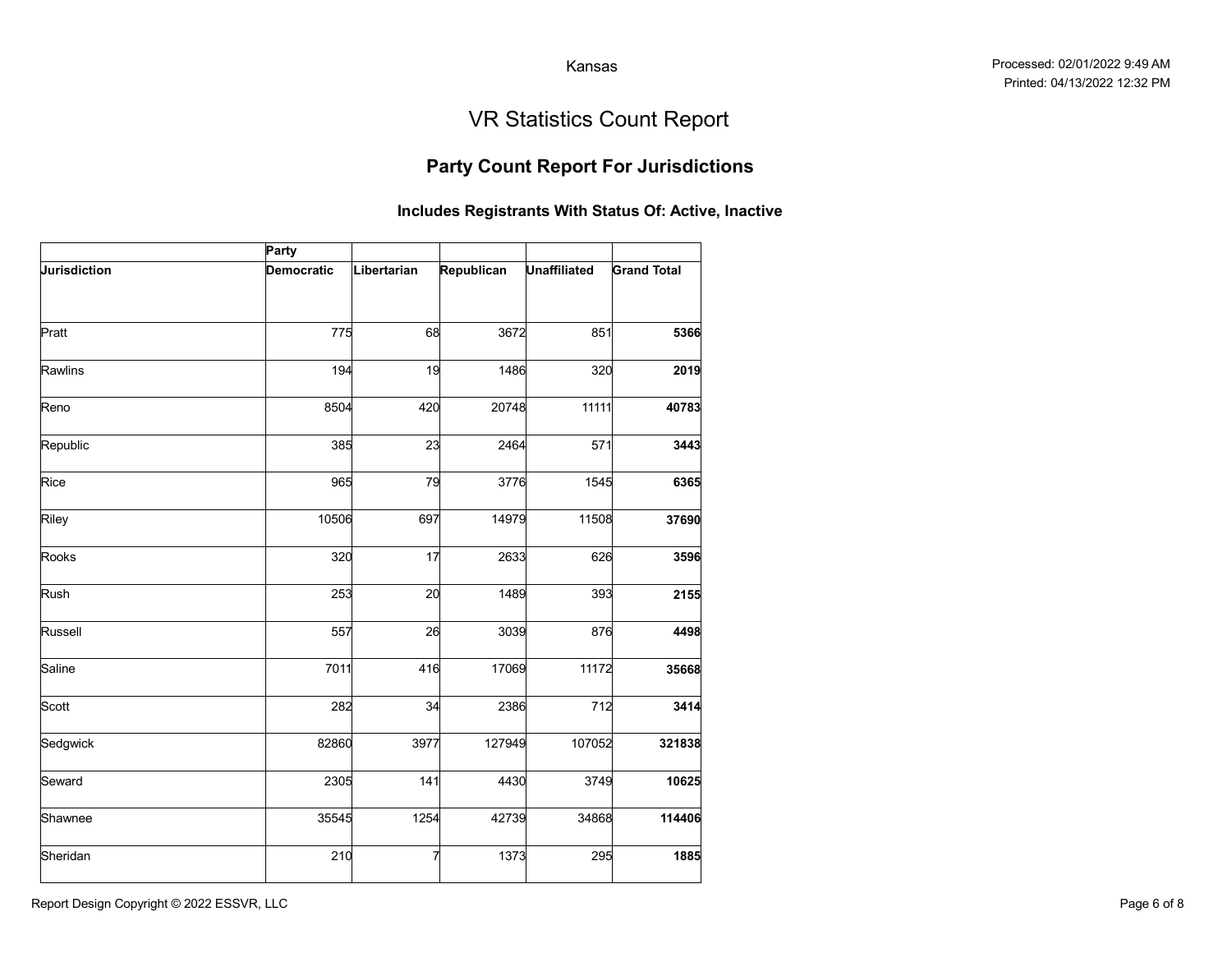## Party Count Report For Jurisdictions

|              |                   |             |                        | Kansas              |                                                       |
|--------------|-------------------|-------------|------------------------|---------------------|-------------------------------------------------------|
|              |                   |             |                        |                     | <b>VR Statistics Count Report</b>                     |
|              |                   |             |                        |                     | <b>Party Count Report For Jurisdictions</b>           |
|              |                   |             |                        |                     | Includes Registrants With Status Of: Active, Inactive |
|              | Party             |             |                        |                     |                                                       |
| Jurisdiction | <b>Democratic</b> | Libertarian | Republican             | <b>Unaffiliated</b> | <b>Grand Total</b>                                    |
| Sherman      | 376               | 26          | 2575                   | 723                 | 3700                                                  |
| Smith        | 306               | 16          | 2003                   | 422                 | 2747                                                  |
| Stafford     | 278               | 15          | 1821                   | 382                 | 2496                                                  |
| Stanton      | 143               | 10          | 769                    | 159                 | 1081                                                  |
| Stevens      | 289               | 28          | 2351                   | 549                 | 3217                                                  |
| Sumner       | 3037              | 211         | 8803                   | 4826                | 16877                                                 |
| Thomas       | 539               | 35          | 3567                   | 1038                | 5179                                                  |
| Trego        | 301               | 15          | 1328                   | 418                 | 2062                                                  |
| Wabaunsee    | 796               | 53          | 3272                   | 1087                | 5208                                                  |
| Wallace      | 53                |             | $5\overline{a}$<br>919 | 145                 | 1122                                                  |
| Washington   | 291               | 16          | 2820                   | 413                 | 3540                                                  |
| Wichita      | 139               |             | 872<br>9               | 333                 | 1353                                                  |
| Wilson       | 628               | 51          | 3492                   | 1058                | 5229                                                  |
| Woodson      | 275               | 21          | 1393                   | 442                 | 2131                                                  |